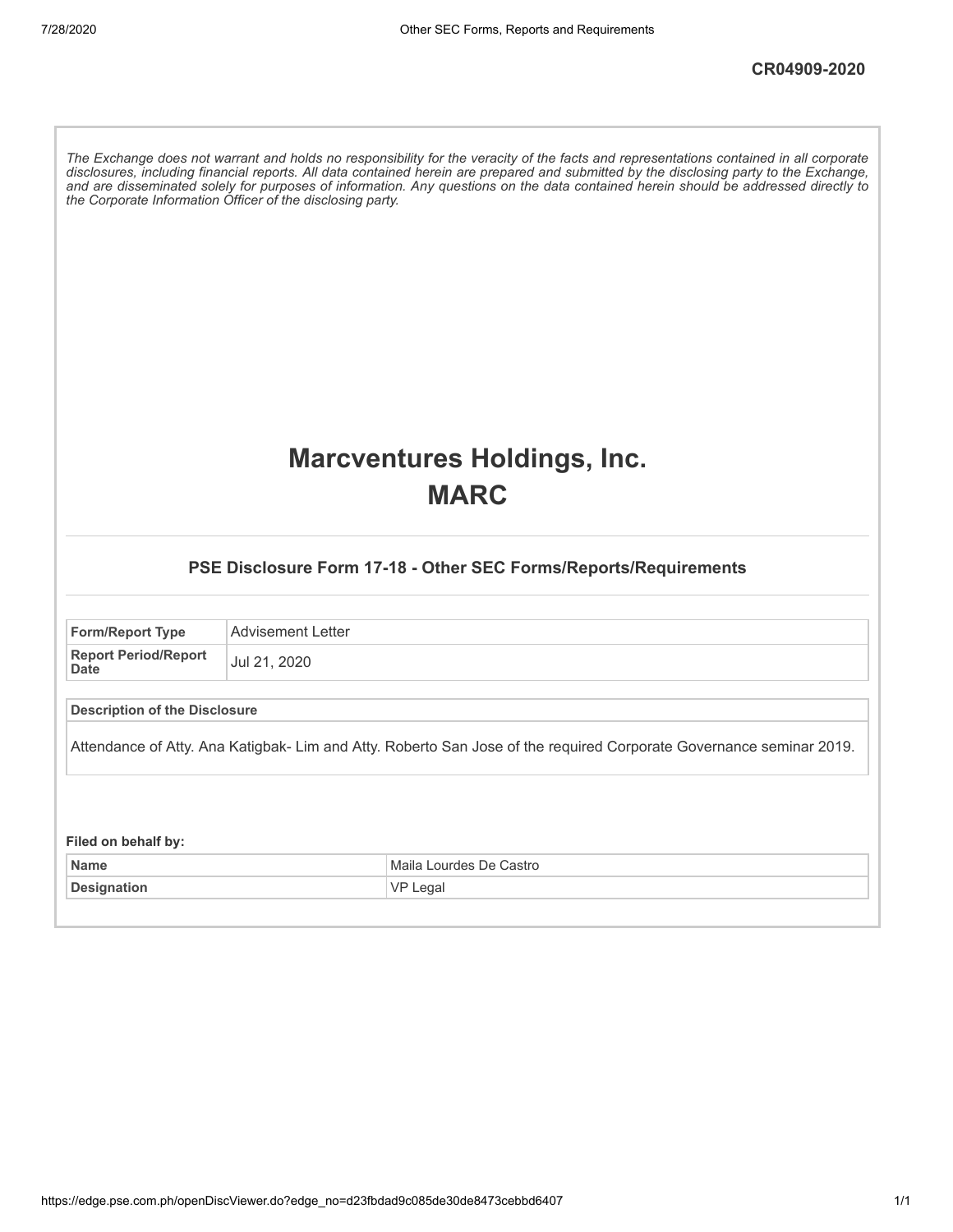

**Risks, Opportunities, Assessment and** Management (ROAM), Inc.

awards this

# **CERTIFICATE OF COMPLETION**

to

Roberto V. San Jose

for having completed the seminar on

## **CORPORATE GOVERNANCE**

held on 8 August 2019 at Green Sun, Chino Roces Ave., Makati City

Benjamin I. Espiritu, Ph.D. President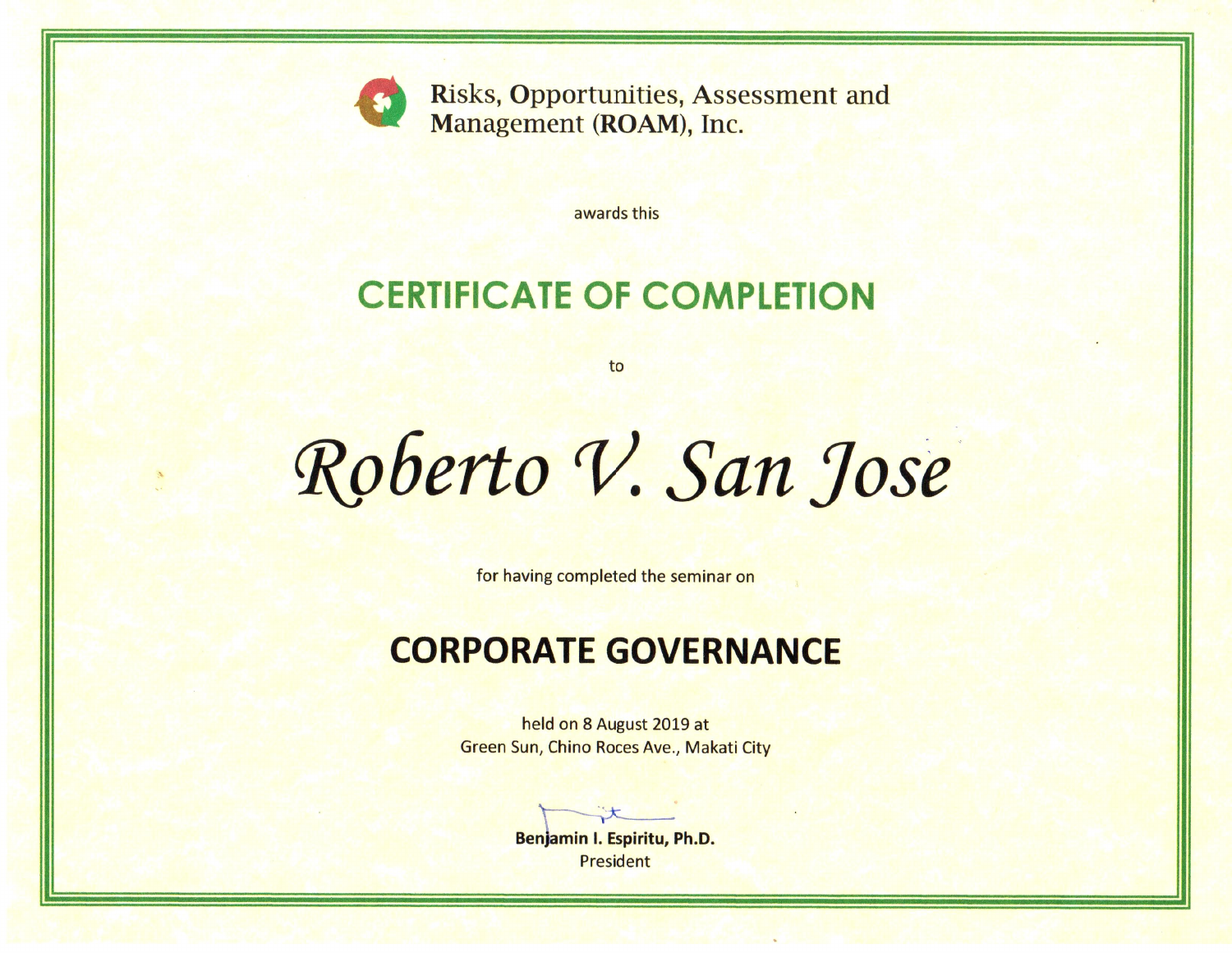

Reference No. MHI\_LEG\_OC2020\_027

July 21, 2020

### **SECURITIES AND EXCHANGE COMMISSION**

G/F Secretariat Building PICC Complex Roxas Boulevard, Pasay City

> Attention: Justina F. Callangan Director, Corporate Governance and Finance Department

Gentlemen:

We advise that in compliance with the SEC Memorandum Circular (MC) No. 20, Series of 2013 directing all key officers and members of the board of publicity listed companies to attend corporate governance trainings with SEC-accredited training providers, subsequently MC No. 2, Series of 2015 and MC No. 19, Series of 20016, please find attached the certificates of the Corporate Secretary, **Atty. Roberto V. San Jose** and Assistant Corporate Secretary, **Atty. Ana Maria A. Katigbak-Lim** for their attendance of the required Corporate Governance Seminar held last 08 August 2019 at Green Sun, Chino Roces Ave., Makati City conducted by Risk, Opportunities, Assessment and Management (ROAM), Inc.

Very yours truly,

 $VVV$ 

 **Maila G. De Castro** Co-Asst. Corporate Secretary